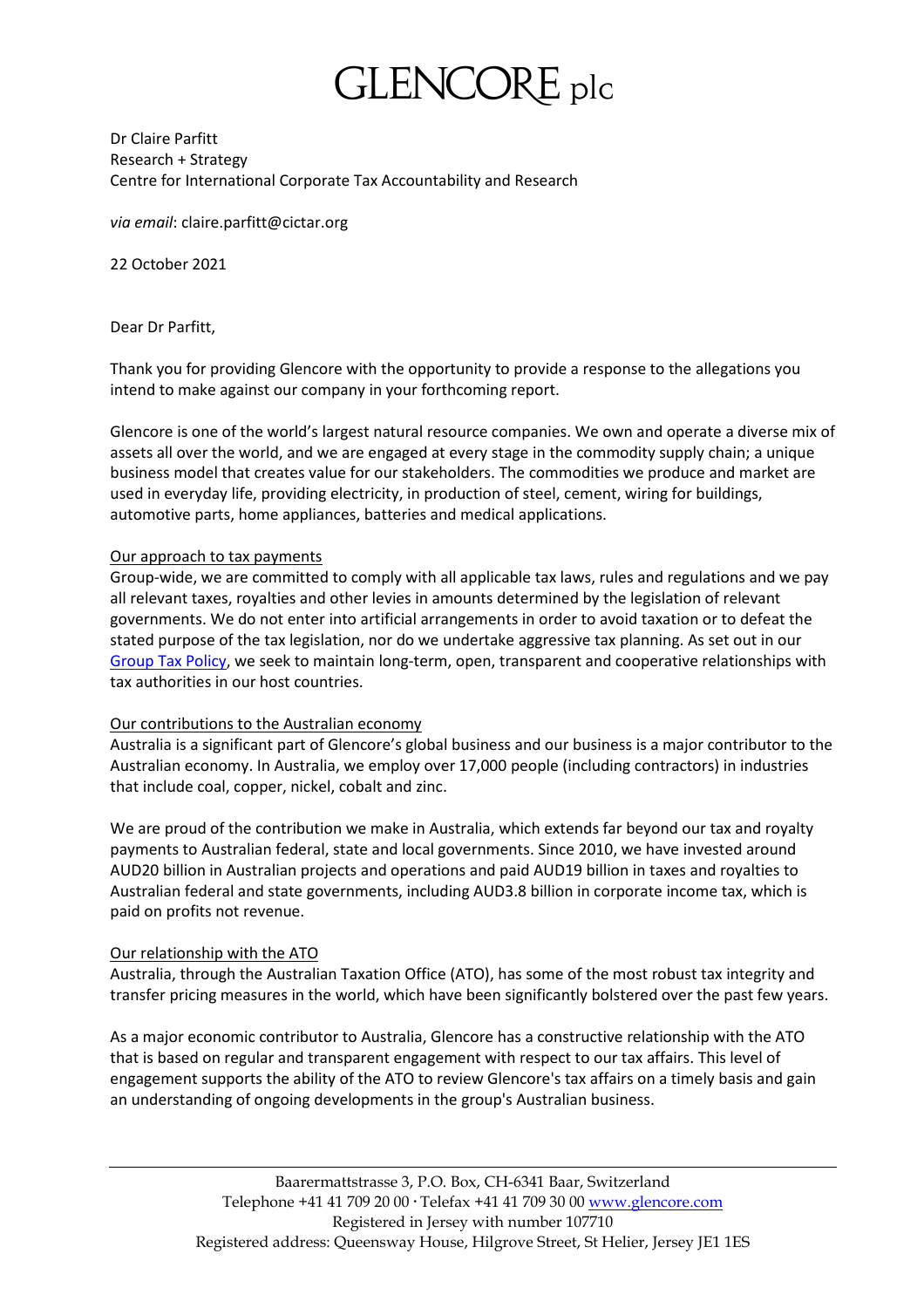Given the size and scope of Glencore's business activities in Australia, the ATO generally undertakes a continuous review of our Australian tax affairs to obtain assurance that we are fully complying with Australia's tax laws. This includes audits and less formal review processes of the group's financing and other arrangements, as well as real time reviews of our annual returns. As part of this process, Glencore works collaboratively and transparently with the ATO to address and resolve any concerns that arise in respect of its tax affairs. The ATO is fully informed in respect of Glencore's cross border related party transactions.

Reflecting the scale of our Australian operations, we have adopted an enhanced tax governance and assurance programme. This recognises that tax risk management is an important part of good corporate governance and provides the ATO with assurance over routine transactions in addition to engagement on more complex transactions.

Commercial transactions can be multifaceted, and some areas of tax law are inherently complex and subject to interpretation. As such, there may be differences of opinion between the ATO and Glencore from time to time. Given the uncertainty around the application of tax law at times and the legitimate concern of tax administrations to collect the full amounts due to them, our arrangements are subject to ongoing and careful scrutiny, and even occasional dispute, where the tax authorities may take a differing view or disagree with our interpretation of tax law.

We recognise that on occasion there will be areas in which our legal interpretation may differ from that of tax authorities and where the tax treatment of activities and transactions is uncertain. In such cases, Glencore engages in proactive discussions with the relevant tax authority with a view to bringing matters to a reasonable conclusion as rapidly and equitably as possible.

Information in relation to Glencore Australia, its operations and economic contribution is publically available via the following forums:

- EU Directive/Sustainability Report (Payments to Government Report)
- Extractive Industries Transparency Initiative (EITI)
- Global Reporting Initiative (GRI)
- Glencore Australia's Economic Contribution Report
- Glencore 2021 Corporate Profile Australia
- ATO reporting of entity tax information

Glencore Investment Pty Limited also prepares and lodges audited consolidated financial statements with ASIC annually, with a copy also being provided to the ATO.

# In response to your specific allegations:

# **1. Glencore abuses transfer pricing by improperly allocating profits and debt to avoid tax, and abuses shell company structures, depriving governments of vast amounts of tax revenues.**

We are a globally diversified natural resources company that both produces and markets commodities and our mining operations having expanded primarily through acquisition. This has led to a business structure where our Australian business is integrated with entities in other jurisdictions. Together, these assets work together to deliver production, processing, marketing, financing, management and administrative services.

Related party transactions between Glencore Group companies must comply with the arm's length principle as defined in the OECD Transfer Pricing Guidelines for Multinational Enterprises and Tax Administrations and included in Article 9 of the OECD Model Tax Convention.

The OECD's Action 13 of its base erosion and profit shifting (BEPS) project, significantly increased transparency standards for multinational taxpayers by introducing new requirements for transfer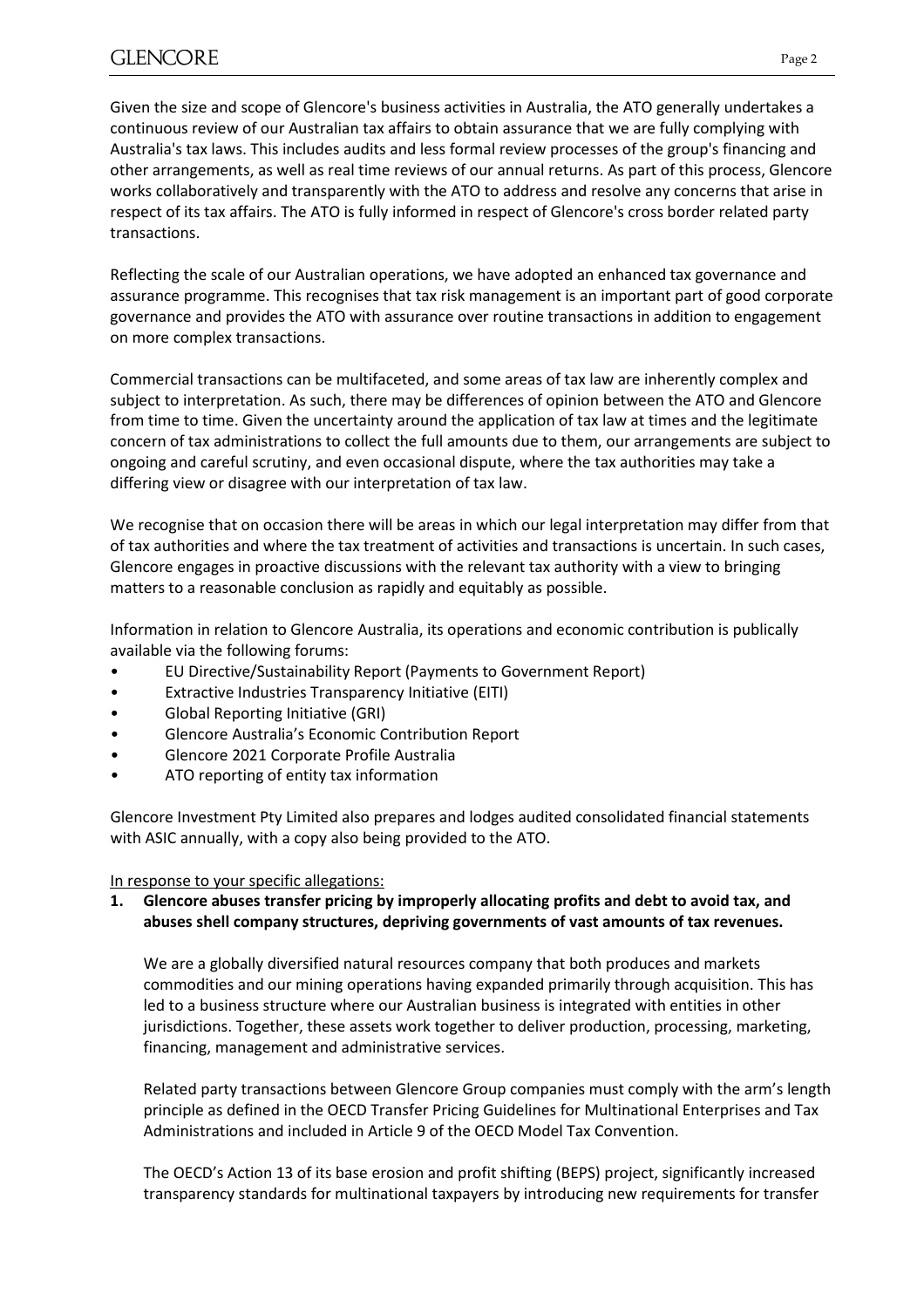pricing documentation and country-by-country reporting (CbCR). In addition to complying with the new transfer pricing and CbCR requirements, Glencore is fully committed to Australian corporate tax transparency, and from 2018 has adopted the Australian Board of Taxation's voluntary Tax Transparency Code.

Glencore reports its international related party transactions to the ATO and other governing bodies annually, via the following:

- International Related Party Dealings schedule, which forms part of the corporate income tax return
- Country by Country reporting
- Glencore Investment Pty Limited (GIPL) audited financial statements related party notes
- Board of Taxation Voluntary tax transparency report

You suggest that your report will note the recent litigation between Glencore and the Australian Commissioner for Taxation. If this is the case, the report should also acknowledge that the Australian Federal Court and Full Federal Court confirmed that related party sales of copper concentrate from Glencore's wholly-owned Cobar Australian copper mine to Glencore International AG (GIAG) were in accordance with the arm's length requirements and upheld Glencore's appeal against the ATO. The High Court of Australia declined the ATO's request for special leave to appeal and the matter was finalized in Glencore's favour.

**2. Glencore's primary corporate entity in Australia had total income [revenue] of nearly AU\$28 billion over a 3-year period (2013/14 – 2015/16) but paid zero in corporate income tax.**

This is incorrect. Corporate income tax is paid on taxable profits not revenue.

Revenue is an extremely misleading indicator of tax liability. Our business is highly cyclical, exceedingly capital intensive and our investment is long-term in nature. Our profitability is primarily driven by the price of our core commodities. During 2017, these commodity prices began to improve considerably after a five-year downturn, marked by low prices and low profitability.

In Australia, during 2016 to 2019, we utilised tax losses that were previously generated in relation to the Jubilee Nickel assets in Western Australia; its mining operations were uneconomic and production ceased. These losses amounted to AUD3.2 billion and their use in offsetting subsequent profits is uncontroversial and entirely in accordance with Australian tax law.

Other factors that impacted the amount of corporate income tax paid since 2010 include, but are not limited to:

- A fall in prices across various commodities;
- Material financing costs relating to a series of acquisitions of mines from third parties; and
- Foreign exchange impacts.

Since 2010, Glencore Australia has paid AUD3.8 billion in corporate income tax. We expect very significant tax payments to be made in relation to our 2021 earnings reflecting strong commodity prices across the portfolio of Australian assets which is flowing through to strong profitability.

### **3. In recent years, Glencore's tax payments in Australia have jumped significantly, an apparent result of the exhaustion of debt-based tax shelters.**

This is incorrect and explained by our response to allegation 2.

**4. After the exposure of Glencore's marketing arrangements for coal via Singapore, Glencore agreed to shut down the Singapore coal marketing hub during an Australian Senate inquiry into**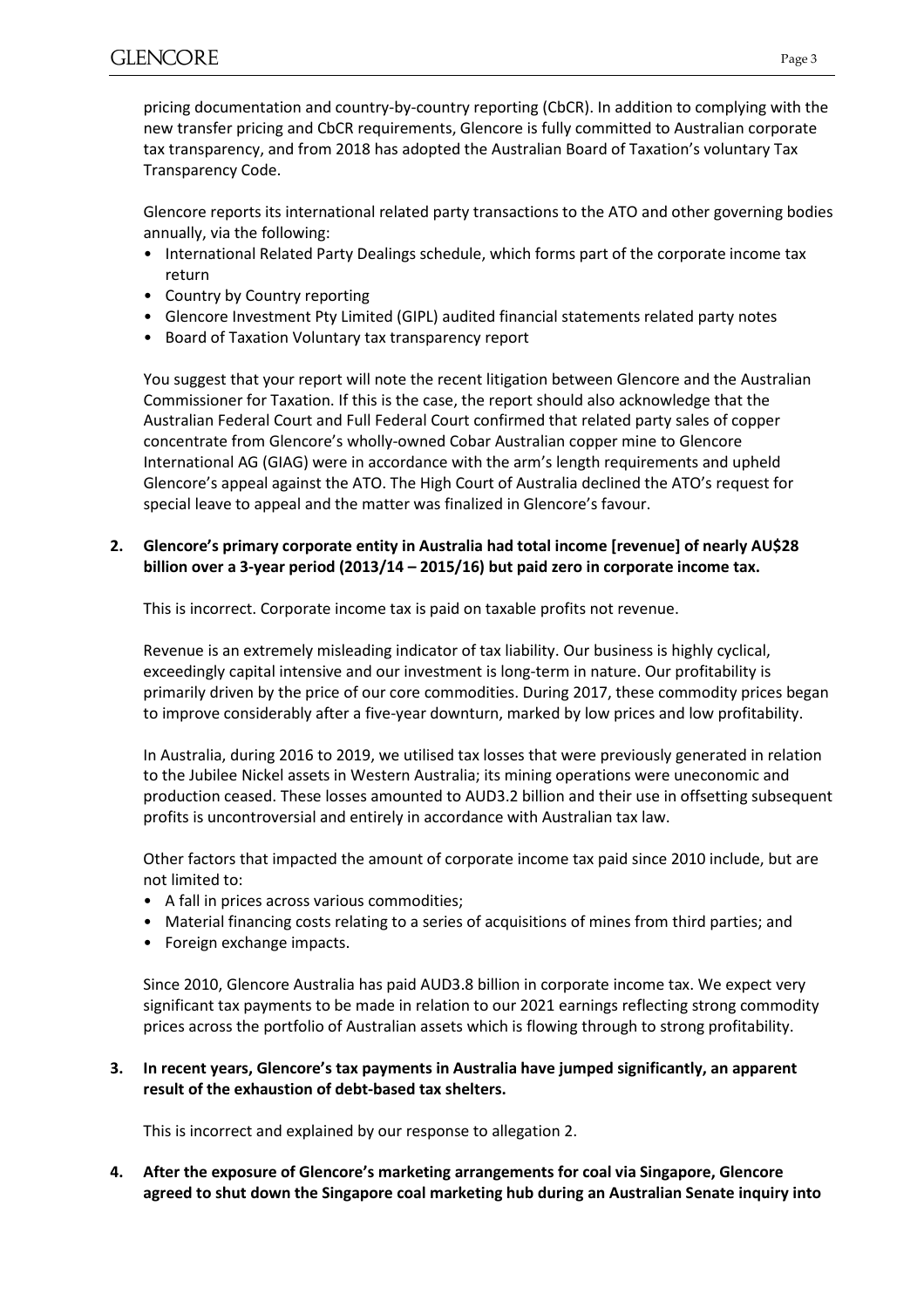**tax avoidance in 2015. However, Glencore appears to have set up something worse in its place. Specifically, Glencore's arrangement of selling coal via a subsidiary in Switzerland appears to allow Glencore to book profits from Australian coal in Switzerland where, according to corporate reports, no tax is paid.**

This is incorrect.

The main trading company of the Glencore Group is Glencore International AG (GIAG), it is also the parent, not a subsidiary, of Glencore's Australian operations.

Glencore chose to close its Singapore coal marketing function following its 2013 acquisition of the Xstrata mining group. As a result of this acquisition, we inherited Xstrata's coal function, based in Singapore. However, there was an unnecessary duplication of functions due to our existing marketing function in Switzerland (established in the 1970s).

The vast majority of our Australian coal sales are made directly to third-party customers and any coal our Australian businesses sell to GIAG is approved in accordance with a strict process that includes verification of the price to comparable market transactions at the time the sale is agreed.

As part of our ongoing engagement process with the ATO, the ATO requests details on a sample basis of these transactions including details of the on-sale from GIAG to the end customer. There are currently no ATO audits concerning Glencore coal sales, both current and historic, to Glencore companies in Switzerland, Singapore or other locations.

# **5. Ownership of Glencore's global business through Australia allowed the company to transfer debts to Australia that helped the company lower taxable income in Australia where its operations were highly profitable, and to channel profits to entities in other jurisdictions.**

This is incorrect.

Our global business is held via Switzerland, not Australia. Until our acquisitions of the Viterra grain group in 2012 and the Xstrata mining group in 2013, our Australian business was relatively modest and did not include material offshore operations. The Viterra and Xstrata transactions led to a significant transformation of our Australian business, and the Xstrata acquisition, in particular, resulted in Glencore Australia inheriting a complex corporate structure.

In 2014, we undertook a project to streamline our Australian corporate structure. This included separating the material foreign assets from the main Australian GIPL structure (where possible) and significantly reducing levels of debt in Australia. Since the Senate Inquiry in 2015, and in line with our global deleveraging strategy, our Australian business has repositioned its balance sheet resulting in further reductions in debt and now uses this debt to support only our Australian operations (not the offshore global business). This has been supported by the strong cash-flow generated by our Australian industrial assets, significantly better commodity prices, and a number of material asset sales.

Our Australian debt arrangements, including those of a cross-border nature, are established in accordance with arms-length principles and reviewed for transfer pricing compliance on a regular basis from the perspective of both the lender and borrower jurisdiction. These financing arrangements have been fully disclosed to the ATO.

**6. There are grounds to suspect profit shifting by Glencore based on the massive volume and complexity of offshore lending and borrowing, and related party transactions.**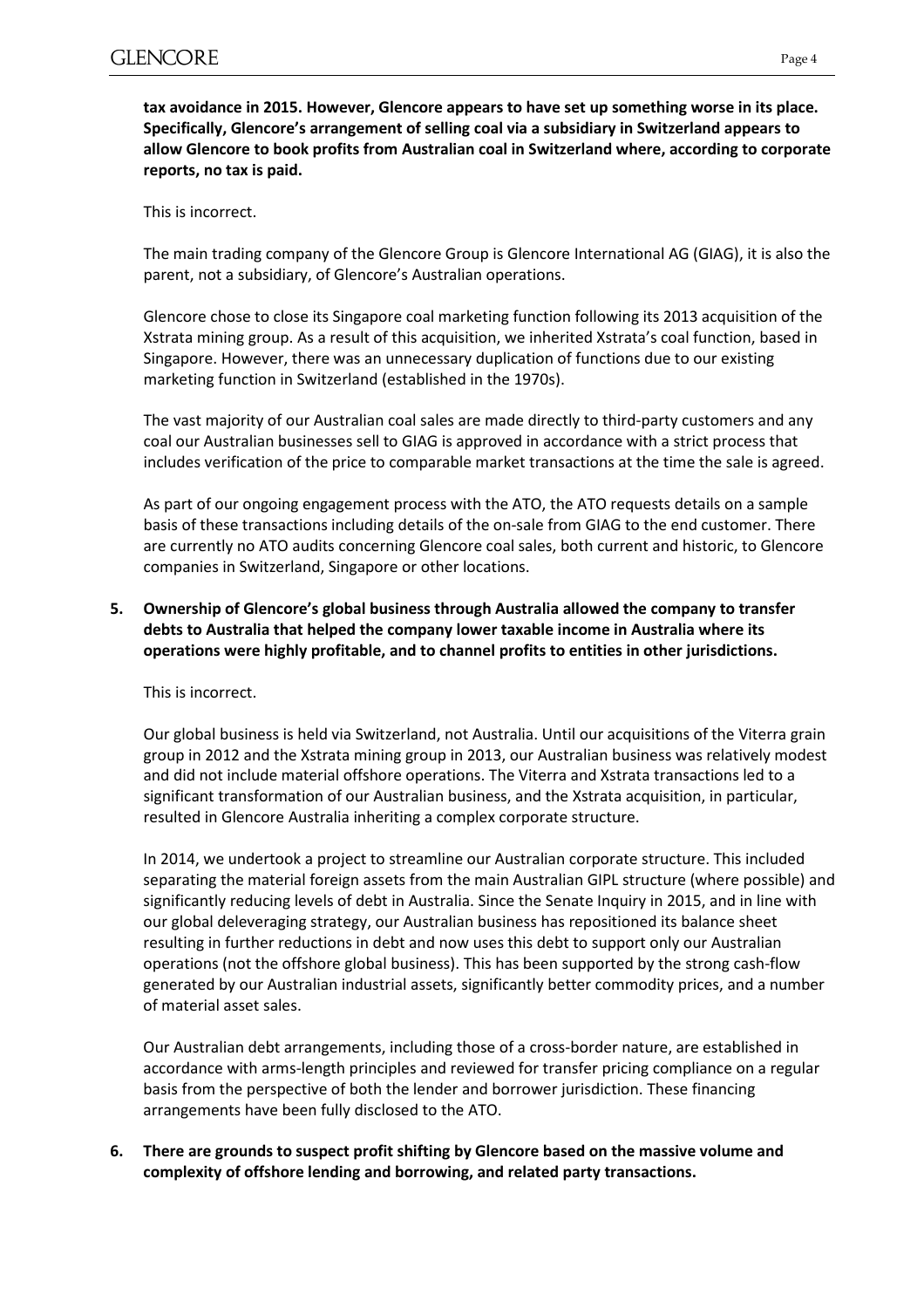As previously noted, related party transactions between Glencore Group companies must comply with the arm's length principle as defined in the OECD's Transfer Pricing Guidelines for Multinational Enterprises and Tax Administrations and included in Article 9 of the OECD Model Tax Convention.

All sales from our Australian business to GIAG are approved in accordance with a strict related party approval process which includes verification of the price to comparable market transactions at the time the sale is agreed. As part of our ongoing engagement process with the ATO, the ATO requests details on a sample basis of these transactions including details of the on sale from GIAG to the end customer.

# **7. The primary purpose of Glencore's complex global structure, using a multitude of tax havens, appears to be to minimise global tax payments.**

Although there is no universally applied definition of the term 'tax haven', it is generally understood to refer to a jurisdiction that imposes little or no tax on income or profits. In recent years, governments, the media and the public at large have raised legitimate questions in connection with the alleged diversion of business profits by multinational enterprises into tax havens mainly in order to avoid paying local taxes.

We do not undertake any such activity. Both our Group tax policies and our adherence to the OECD Transfer Pricing Guidelines forbid the allocation of profit to jurisdictions that do not provide valueadding activities and do not have any real commercial substance.

Nevertheless, we continue to make use of companies incorporated in what would be termed tax neutral or tax haven jurisdictions. Where that occurs, it is always for a specific purpose and the companies used can be referred to as special purpose vehicles (SPVs). Glencore primarily uses SPVs for two broad purposes:

- 1. As intermediate holding companies (to hold single investments, groups of similar investments or joint venture investments for accounting, administrative, governance or legal convenience).
- 2. As parties to a legal contract with a non-group member where it is necessary that the SPV has no other function.

Our continued use of the SPV is to serve a commercial or administrative purpose, has no tax motivation and is fiscally transparent, ie it generates neither a tax saving nor expense. For this reason, when we need to establish an SPV, it is often in a tax-neutral jurisdiction, as tax in these cases is an irrelevance.

Further details are provided in our annual Payments to Government report.

**8. Glencore has a long history of controversy regarding its tax conduct, as evidenced by many disputes with tax authorities, scrutiny from governments, NGOs and multilateral governance bodies, and the company's many unfulfilled promises to clean up its transfer pricing misbehaviour.**

We note that the matters that you reference for this allegation are a collection of a disparate set of allegations over a number of years many of which do not in fact relate to tax conduct. In so far as the allegations relate to tax conduct and transfer pricing, please see the answers to the allegations above.

In so far as the allegations relate to other matters, we are committed to maintaining a culture of ethics and compliance throughout the Group, rather than simply performing the minimum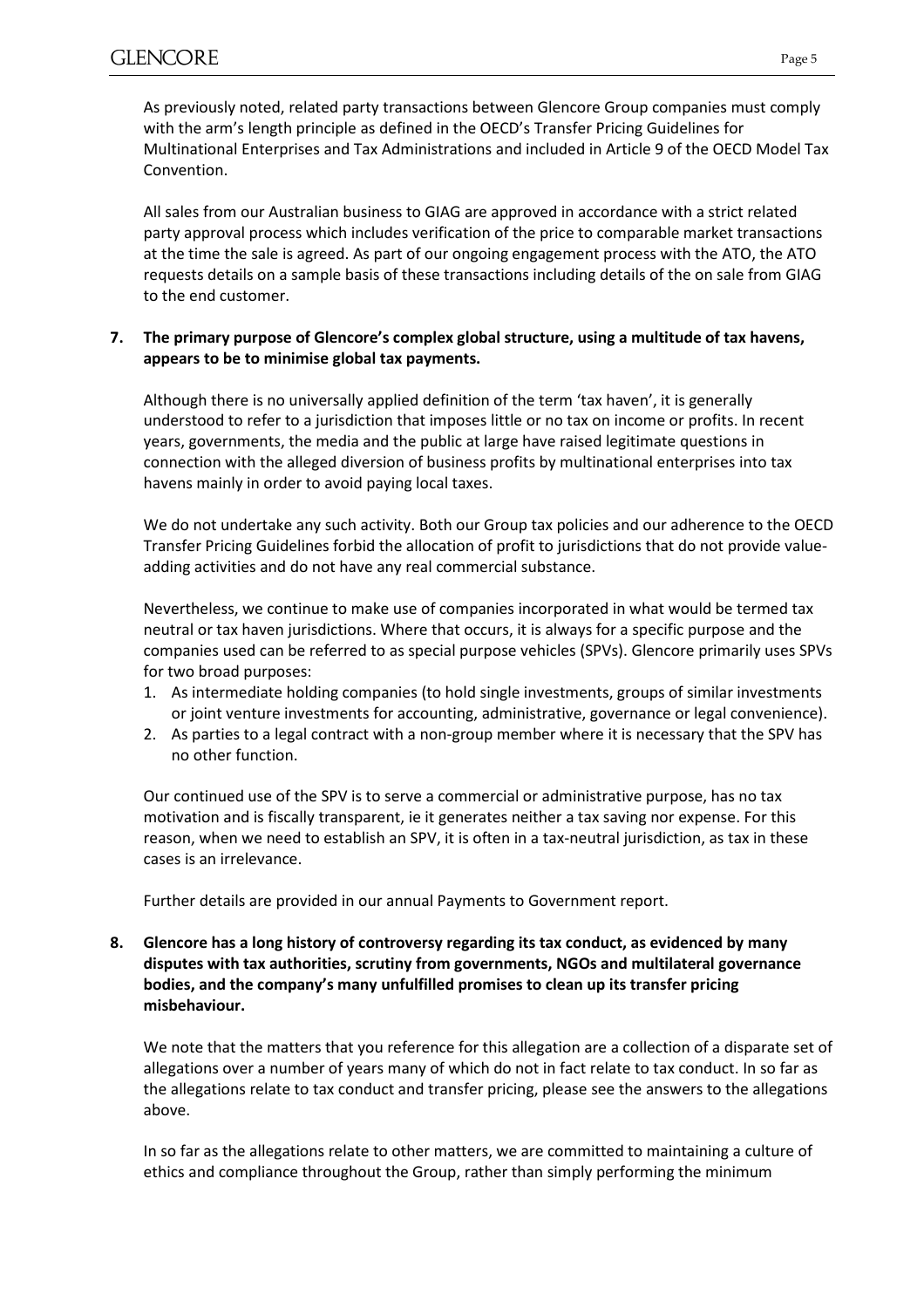required by law. We do not knowingly assist any third party in breaching the law, or participate in any criminal, fraudulent or corrupt practice in any country.

We do not engage in corruption and we never pay bribes, regardless of local custom or practice. Glencore's position on corruption is clear: the offer, payment, authorisation, solicitation and acceptance of bribes and other improper advantages is unacceptable. Ou[r Anti-Corruption and](https://www.glencore.com/who-we-are/policies/anti-corruption-and-bribery-policy)  [Bribery Policy](https://www.glencore.com/who-we-are/policies/anti-corruption-and-bribery-policy) sets out our approach to the prevention of bribery and other forms of corruption.

In respect of the various investigations that are ongoing into the Glencore Group, we are taking them very seriously and Board has appointed a committee, the Investigations Committee ("the Committee"), to oversee the response to the investigations on behalf of the Board. The Committee has engaged external legal counsel and forensic experts to assist in responding to the various investigations and to perform additional investigations at the request of the Committee covering various aspects of the Group's business. The Group is continuing to cooperate fully with the various authorities.

Glencore has taken a number of remedial measures in light of what it has learned during the investigations. Glencore has significantly enhanced its Group Ethics and Compliance programme over the last few years with a view to developing a best in class programme. Our Group Ethics and Compliance programme includes risk assessments, policies, standards, procedures and guidelines, training and awareness, advice, monitoring, speaking openly and investigations. We consider guidance from relevant authorities and international organisations and work with leading advisers to ensure that we are aligned with international best practices.

To manage our bribery and corruption risk, we implement a range of procedures and controls relating to dealings with public officials, gifts and entertainment, our business partners, sponsorships and donations, political contributions and record keeping. We expect our employees, directors and officers, as well as contractors under Glencore's direct supervision, to remain alert to corruption and bribery red flags and report them to Compliance.

#### **9. There are grounds to suspect Glencore of involvement in corruption and bribery.**

See response to allegation 8.

**10. There are grounds to suspect Glencore's involvement in a corrupt scheme with Dan Gertler in which he was paid a secret US\$45 million amount which may have been a bribe.**

See response to allegation 8.

# **11. There are grounds to suspect Glencore of corruption in relation to dealings in Venezuela and Iran.**

We note that CICTAR have decided to withdraw details on the US Department of Justice investigations into alleged money laundering and corruption by Glencore in Venezuela (among other countries) and the work of various US corporate regulators scrutinising our operations in Iran. In any event, our response to allegation 8 addresses this allegation

**12. Glencore's failure to report tax haven locations of its subsidiaries to the Australian Senate during a 2015 inquiry into tax avoidance could be interpreted as a direct attempt to mislead the Australian Parliament and a failure to disclose all of the information that was requested.**

This is incorrect. During the Senate inquiry, we answered all questions on tax havens.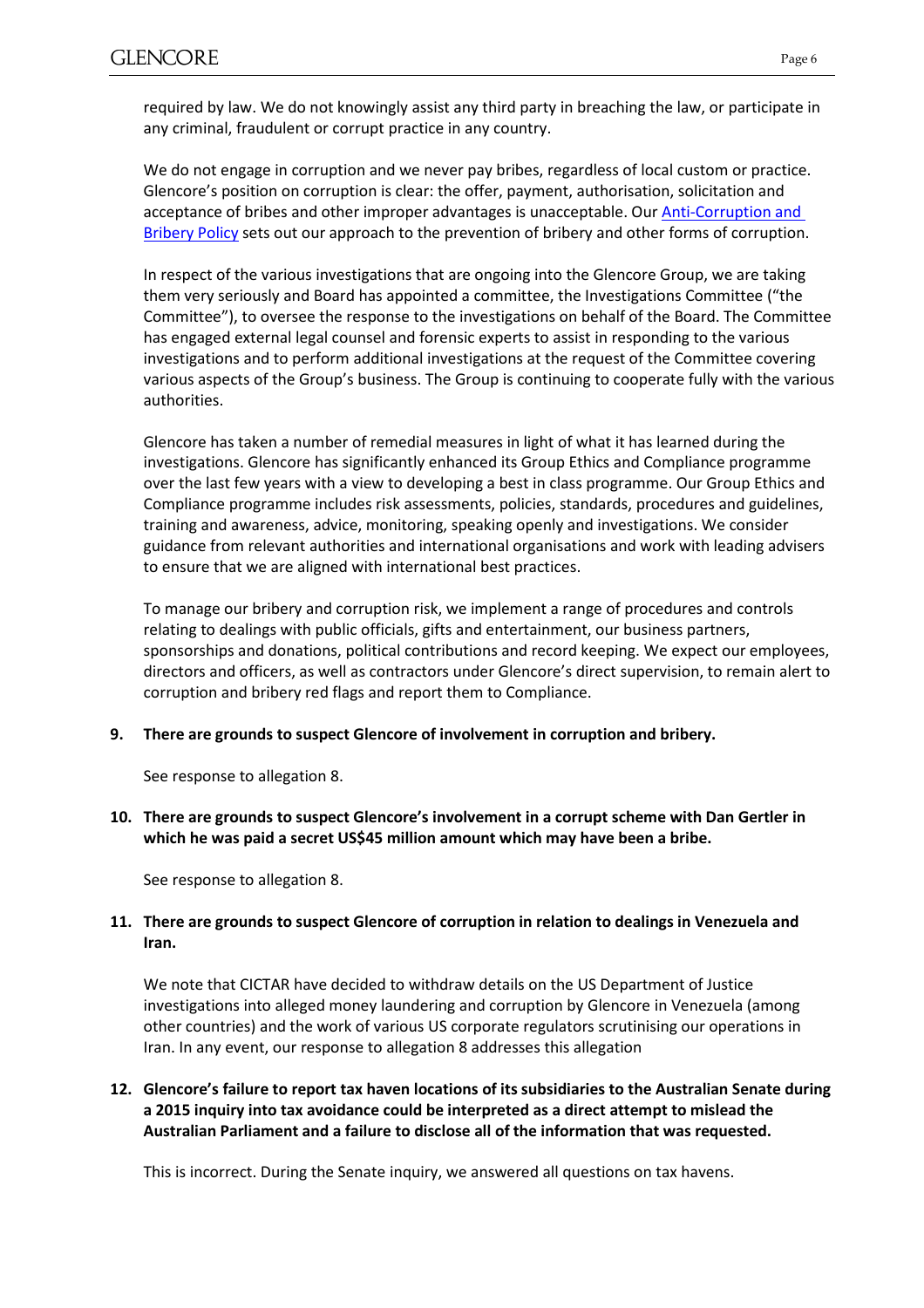Glencore provided responses on 24 April 2015 and 12 May 2015 to a number of questions taken on notice from the Senate inquiry. Three of these focused on Glencore Australia's foreign shareholdings:

- *Subsidiaries of the Glencore Australia Group in so called secrecy jurisdictions* we provided a list, showing that as at 31 December 2014 there were 16 foreign subsidiaries in so called "low tax or secrecy jurisdictions" with the majority inherited from corporate acquisitions. All but one of the jurisdictions (Cyprus) were subject to the bilateral tax information exchange or sharing agreements with Australia. In addition, foreign companies are subject to Australia's rigorous Controlled Foreign Companies (CFC) tax regime, which applies Australian tax to offshore passive income
- *Whether the Glencore Australia Group has subsidiaries in Luxembourg* we confirmed the Australian Group does not have any subsidiaries in Luxembourg.
- *List of the Glencore Australia's foreign subsidiaries* we provided a list of Glencore Australia's foreign subsidiaries that included the relevant foreign jurisdiction. More than 80% of these foreign jurisdictions have Double Tax Agreements, Tax Information Exchange Agreements and/or are signatories to the Convention on Mutual Administrative Assistance in Tax Matters.

### Copies of our responses can be found at:

https://www.aph.gov.au/Parliamentary\_Business/Committees/Senate/Economics/Corporate\_Tax [Avoidance/Additional\\_Documents?docType=Answer%20to%20Question%20on%20Notice](https://www.aph.gov.au/Parliamentary_Business/Committees/Senate/Economics/Corporate_Tax_Avoidance/Additional_Documents?docType=Answer%20to%20Question%20on%20Notice)

As noted above, Glencore's annual Payments to Government report includes details on Glencore's use of companies in so-called tax havens.

# **13. Glencore has stated its intention to reduce the use of tax havens, but there is little evidence that this has occurred in relation to Australian operations.**

We have reviewed all our entities established in 'tax haven' jurisdictions, including those in connection with our Australian operations, with the intention of consolidating or eliminating as many as possible. Where it is not possible to do this, these entities usually adopt tax residence in a non-tax haven jurisdiction where we can establish enhanced local substance. As a result of this review, we have removed from our group structure many tax haven-incorporated companies, or established their tax residence in Switzerland, the UK or another non-tax haven jurisdictions. The review has continued to be a focus during 2021.

From an Australian perspective, the number of Glencore Australia subsidiaries located in so called "low tax or secrecy jurisdictions" has reduced from 16 (as disclosed at the time of the 2015 Australian Senate inquiry) to five. During 2020, four of these remaining subsidiaries did not derive any revenue or profit. The location and activities of all Glencore Australia subsidiaries located offshore are disclosed to the ATO on an annual basis.

# **14. There are grounds to suspect improper and unlawful transfer pricing and profit shifting to avoid taxes because related party transactions from Glencore Investment Pty Ltd in Australia to Glencore International AG in Switzerland**

This is incorrect.

The Glencore group is comprised of a number of separate legal entities established across a large number of jurisdictions. Like many multinational enterprises, our business activities are coordinated (in terms of personnel, assets and capital) on a worldwide basis and these activities give rise to many intra-group cross border transactions, including: